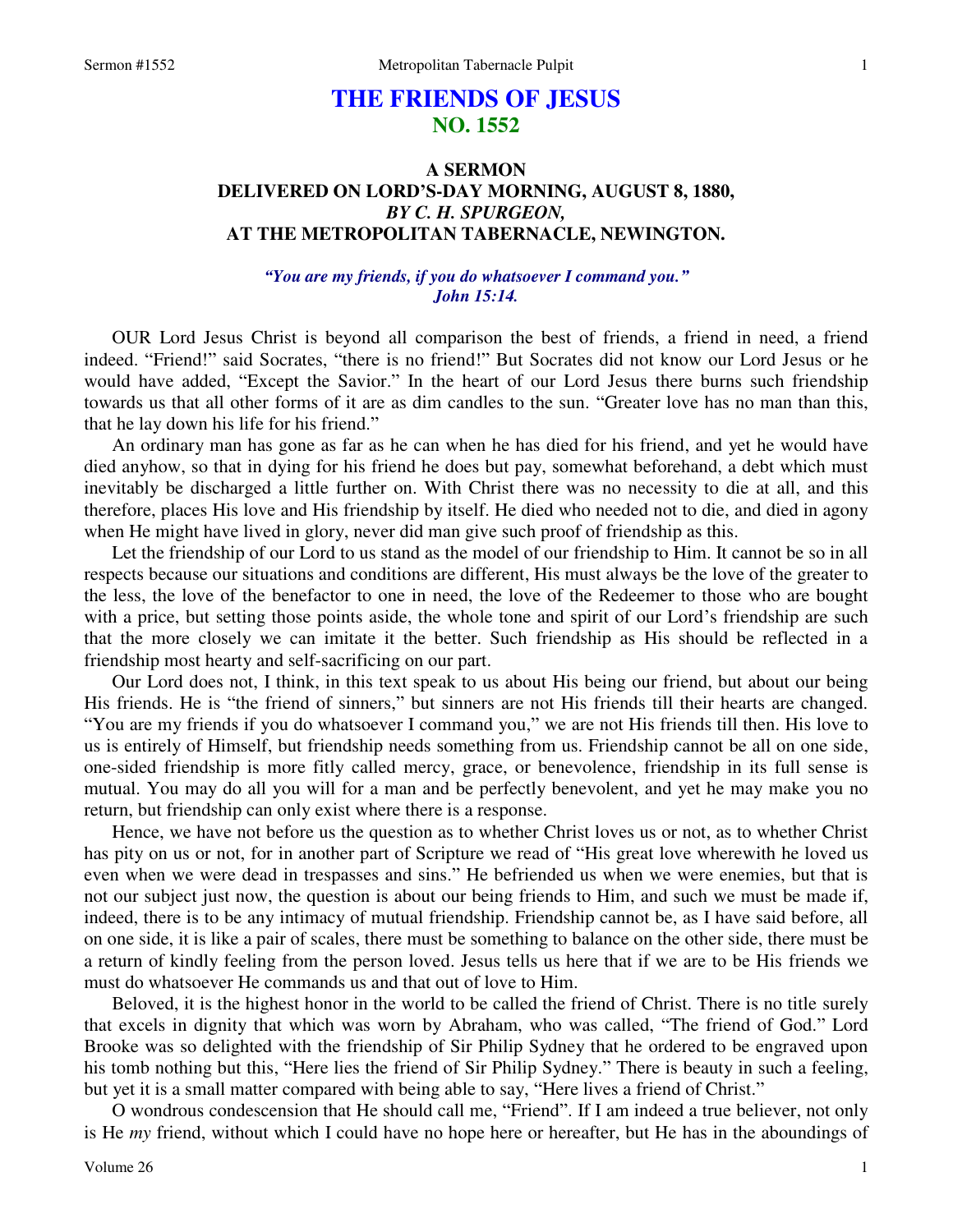His grace been pleased to regard me as *His* friend, and write me down in the honored list of intimates who are permitted to speak familiarly with Him, as those do between whom there are no secrets, for their hearts are told out to Him while He hides nothing from them, but says, "If it were not so I would have told you."

 Beloved, in what a light this sets obedience to Christ's commandments. I cannot help at this early moment in the sermon noting how the doctrine of our text transfigures obedience, and makes it the joy and glory of life. How precious it is, for it is a better seal to friendship than the possession of the largest gifts and influence. Christ does not say, "You are My friends, if you rise to a position of respectability among men or honor in the church." No, however poor you may be, and those to whom He spoke these words were very poor, He says, "You are my friends, if you do whatsoever I command you."

 Obedience is better than wealth and better than rank. Jesus values His friends, not by what they have, or what they wear, but by what they *do*. The whole eleven apostles we may put down as having remarkable qualifications for their lifework, yet their Lord does not say, "You are My friends because I have endowed you with abilities for the apostleship." Even to these leaders of His sacramental host Jesus says plainly, "You are my friends, if you do whatsoever I command you."

That is the point by which your friendship shall be tested, "If you are obedient you are my friends." He says neither less nor more to any of us who this day aspire to the high dignity of being contained within the circle of His personal friendship. You must, my brethren, yield obedience to your Master and Lord, and be eager to do it, or you are not His bosom friends. This is the one essential, which grace alone can give us. Do we rebel against the request? Far from it, our joy and delight lie in bearing our Beloved's easy yoke.

**I.** Let us come to the subject more closely and notice first, that OUR LORD HIMSELF TELLS US WHAT OBEDIENCE HE REQUESTS from those who call themselves His friends.

 True friends are eager to know what they can do to please the objects of their love, let us gladly hearken to what our adorable Lord now speaks to the select circle of His chosen. He asks of one and all obedience. None of us are exempted from doing His commandments. However lofty or however lowly our condition, we must obey, if our talent be but one, we must obey, and if we have ten, still we must obey. There can be no friendship with Christ unless we are willing, each one, to yield Him hearty, loyal service. Let it go round, then, to all of you upon whom the name of Jesus Christ is named, if enrolled among the friends of Jesus you must be careful about your own personal obedience to His blessed will. Forget not that even to the queen, standing on His right in gold of Ophir, the word is given, "He is your Lord, and worship you him."

 It must be *active obedience,* notice that. "You are my friends, if you *do* whatsoever I command you." Some think it is quite sufficient if they avoid what He forbids. Abstinence from evil is a great part of righteousness, but it is not enough for friendship. If a man can say, "I am not a drunkard, I am not dishonest, I am not unchaste, I am not a violator of the Sabbath, I am not a liar," so far so good, but such righteousness does not exceed that of the scribes and Pharisees, and they cannot enter the kingdom. It is well if you do not willfully transgress, but if you are to be Christ's friends there must be far more than this.

 It would be a poor friendship which only said, "I am your friend, and to prove it, I don't insult you, I don't rob you, I don't speak evil of you." Surely there must be more positive evidence to certify friendship. The Lord Jesus Christ lays great stress upon positive duties, it is, *"if you do* whatsoever I command you." At the last day He will say, "I was an hungered, and you gave me meat: I was thirsty and you gave me drink." In that memorable twenty-fifth chapter of Matthew nothing is said about negative virtues, but positive actions are cited and dwelt upon in detail.

 You know it is an old English saying, "He is my friend who grinds at my mill." That is to say, friendship shows itself in doing helpful acts, which prove sincerity. Fine words are mere wind, and go for nothing if not backed up with substantial deeds of kindness. Friendship cannot live on windy talk, it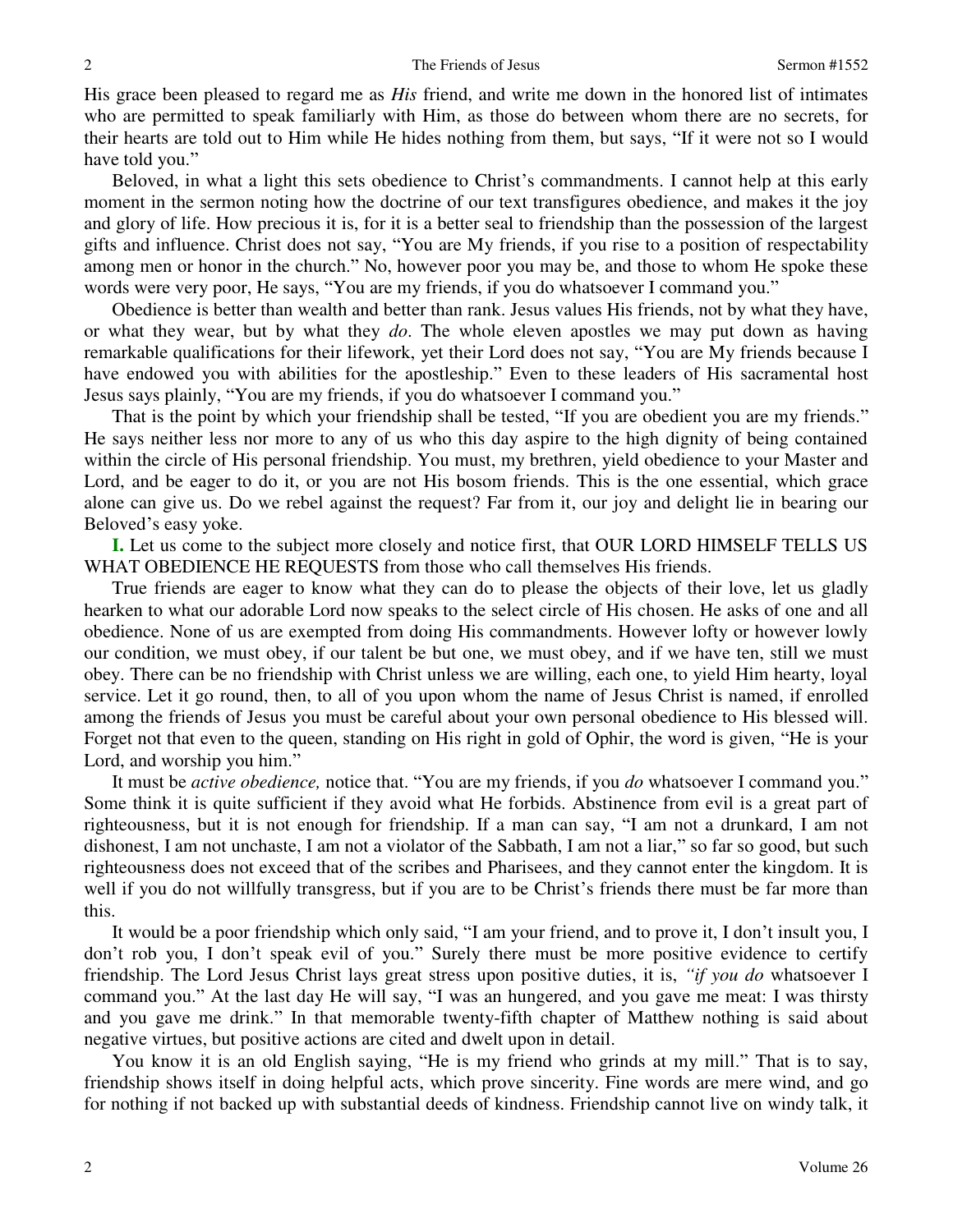needs the bread of matter of fact. The inspired Word says, "Show me a proof of your love; show it by doing whatsoever I command you."

 We are clear, from the wording of the text, that the obedience Christ expects from us is *continuous*. He does not say, "If you sometimes do what I command you—if you do it on Sundays, for instance—if you do what I command you in your place of worship, that will suffice, but no, we are to abide in Him and keep His statutes even unto the end. I am not now preaching works as the way of salvation but as the evidences of fellowship, which is quite another thing. We must seek in every place, at all times, and under all circumstances, to do as Jesus bids us out of a cheerful spirit of reverence to Him. Such tender, loving subjection as a godly wife gives to her husband must be gladly yielded by us throughout life if we are His friends.

 This obedience must also be *universal*. "You are my friends, if you do *whatsoever* I command you." No sooner is anything discovered to be the subject of a command than the man who is a true friend of Christ says, "I will do it," and he does it. He does not pick and choose which precept he will keep and which he will neglect, for this is self-will and not obedience. I have known some professors err greatly in this matter. They have been very strict over one point, and they have blamed everybody who did not come up to their strictness, talking as if that one duty fulfilled the whole law. Straining at gnats has been a very leading business with many, they have bought a choice assortment of strainers of the very finest net to get out all the gnats from their cup, but at the same time, on another day they have opened their mouths and swallowed a camel without a qualm.

 This will not do: the test is, "If you do *whatsoever* I command you." I do not mean that little things are unimportant, far from it. If there be a gnat that Christ bids you strain at, strain it out with great diligence, do not let a midge escape you if He bids you remove it. The smallest command of Christ may often be the most important, and I will tell you why. Some things are great, evidently great, and for many reasons even a hypocritical professor will attend to them, but the test may lie in the minor points, which hypocrites do not take the trouble to notice, since no human tongue would praise them for so doing.

 Here is the proof of your love. Will you do the smaller thing for Jesus as well as the more weighty matter? Too many say, "I do not see any use in it, I can be saved without it, there are a great many different opinions on the point," and so on. All this comes of evil, and is not consistent with the spirit of friendship with Christ, for love pleases even in trifles. Is it Christ's will? Is it plainly a precept of His Word? Then it is not yours to reason why, nor to raise any question. The reality of your subjection to your Lord and Master may hinge upon those seemingly insignificant points.

 A domestic servant might place the breakfast on the table, and feel that she had done her duty, but if her mistress told her to place the salt at the corner, and she did not, she would be asked the cause of her neglect. Suppose she replied to her mistress, "I did not think it needful, I placed the breakfast before you, but a little salt was too trifling a matter for me to trouble about." Her mistress might answer, "But I told you to be sure and put out the saltcellar. Mind you do so tomorrow." Next morning there is no salt, and the maid says she did not see the use of setting it on the table. Her mistress is displeased, and tells her that her wish must be carried out. Will she not be a very foolish and vexatious girl if she refuses to do so, because she does not see the use of it? I think it is likely that the young woman would have to find another situation before long, for such conduct is very annoying.

 So it is with those professors who say, "I have attended to the main things, and what I neglect is quite a minor matter." Such are not even good servants, friends they never can be. I beseech you, dear brethren, labor after universal obedience. "Whatsoever he says to you, do it." Only by an earnest endeavor to carry out the whole of His will can you live in happy fellowship with Him, and be indeed His friends.

 Note well, that this obedience is to be rendered *as to Christ Himself*. Put the emphasis on the little word *I,* "You are my friends, if you do whatsoever *I* command you." We are to do these things because Jesus commands them. Does not the royal person of our Lord cast a very strong light upon the necessity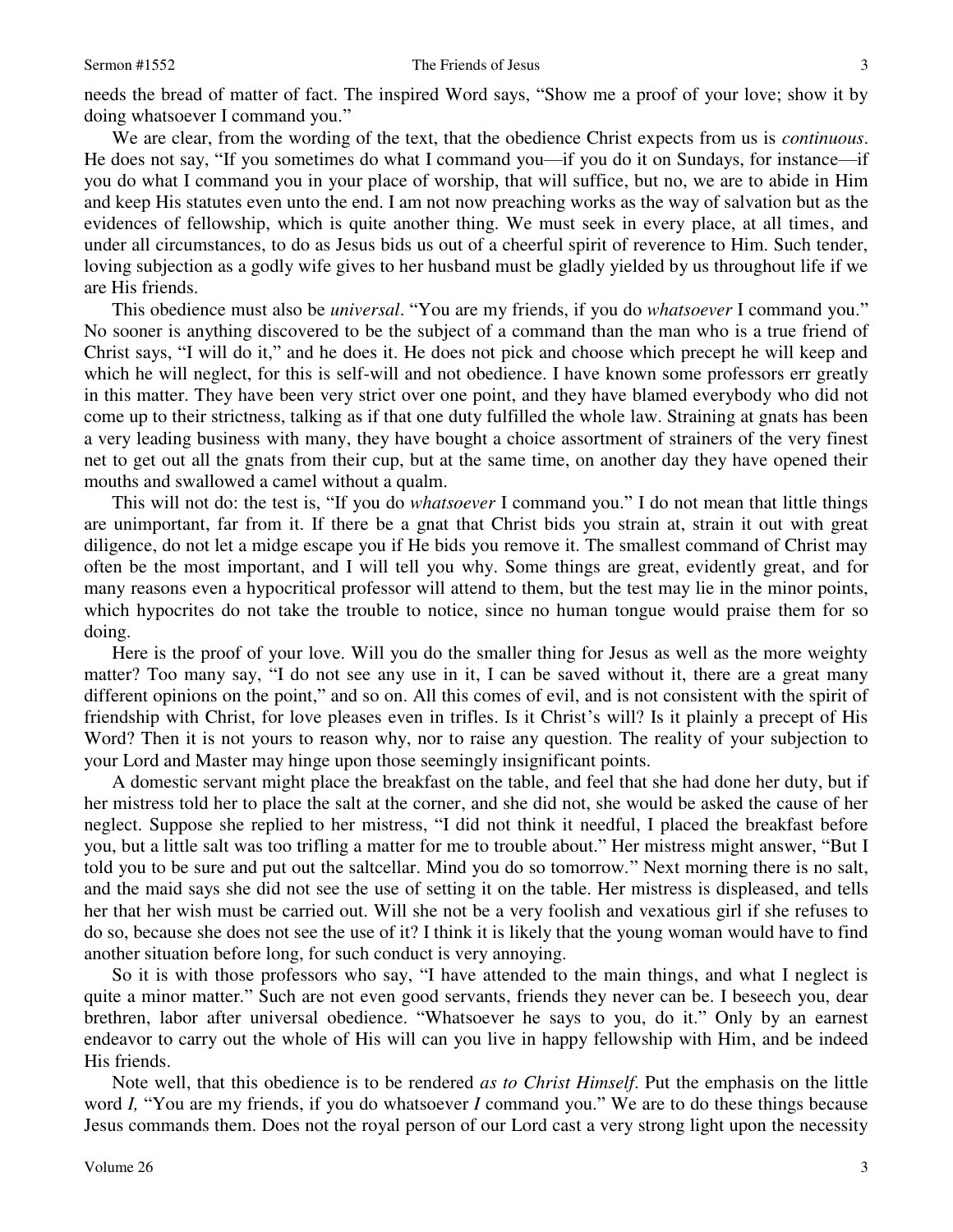of obedience? When we refuse to obey, we refuse to do what the Lord Himself commands. When the Lord Jesus Christ, the Son of God and our Redeemer, is denied obedience it is treason. How can rebels against the King be His Majesty's friends? The precepts of Scripture are not the commandments of man nor the ordinances of angels, but the laws of Christ, and how dare we despise them. We are to act rightly because Jesus commands us, and we love to do His pleasure, there can be no friendship without this. Oh for grace to serve the Lord with gladness.

 To close this first point, it appears that our Lord would have us obey Him *out of a friendly spirit*. Obedience to Christ as if we were forced to do it under pains and penalties would be of no worth as a proof of friendship, everyone can see that. He speaks not of slaves, but of friends, He would not have us perform duties from fear of punishment or love of reward, that which He can accept of His friends must be the fruit of love. His will must be our law because His person is our delight.

 Some professors need to be whipped to their duties, they must hear stirring sermons, and attend exciting meetings, and live under pressure, but those who are Christ's friends need no spur but love. "The love of Christ constrains us." True hearts do what Jesus bids them without flogging and dogging, urging and forcing. Constrained virtue is spoiled in the making, as many a piece of earthenware is cracked in the baking. The wine of our obedience must flow freely from the ripe cluster of the soul's love, or it will not be fit for the royal cup. When duty becomes delight and precepts are as sweet as promises, then are we Christ's friends, and not till then.

**II.** Having thus set forth what kind of obedience Christ requests, I now notice, in the second place, that our Lord leads us to gather from this sentence that THOSE WHO DO NOT OBEY HIM ARE NO FRIENDS OF HIS.

 He may yet look upon them and be their friend by changing their hearts and forgiving their sins, but as yet they are no friends of His, for a man who does not obey Christ *does not give the Savior His proper place,* and this is an unfriendly deed. If I have a friend I am very careful that if he has honor anywhere, he shall certainly have due respect from me. If he be my superior, I am anxious that he should not think me intrusive or imagine that I would take undue advantage of his kindness. He will be higher in my esteem than in the regard of anyone else.

 He who is truly Christ's friend delights to honor Him as a great King, but he who will not yield Him His sovereign rights is a traitor and not a friend. Our Lord is the head over all things to His church, and this involves the joyful submission of the members, disobedience denies to Christ the dignity of that holy Headship which is His prerogative over all the members of His mystical body, and this is not the part of a true friend. How can you be His friend if you will not admit His rule? It is vain to boast that you trust His cross if you do not reverence His crown.

 He who does not do His commandments cannot be Christ's friend, because *he is not of one mind with Christ,* that is evident. Can two walk together unless they be agreed? True friendship exists not between those who differ upon first principles, and there can be no points of agreement between Jesus Christ and the man who will not obey Him, for he in fact says, "Lord Jesus, Your pure and holy will is obnoxious to me, your sweet and gracious commands are a weariness to me." What friendship can be here? They are not of one mind, Christ is for holiness, this man is for sin; Christ is for spiritualmindedness, this man is carnal-minded; Christ is for love, this man is for self; Christ is for glorifying the Father, this man is for honoring himself; how can there be any friendship when they are diametrically opposed in design, object, and spirit? It is not possible.

 He who obeys not Christ cannot be Christ's friend, though he may profess to be. *He may be a very high and loud professor, and for that reason he may be all the more an enemy of the cross,* for when men see this man walking according to his own lusts they cry out, "You also were with Jesus of Nazareth," and they attribute all his faults to his religion, and straightway begin to blaspheme the name of Christ. Through the inconsistent conduct of our Lord's professed friends, His cause is more hindered than by anything else. Suppose you and I had some very intimate associate who was found drunk in the street, or committing burglary or theft, should we not feel disgraced by his conduct? When he was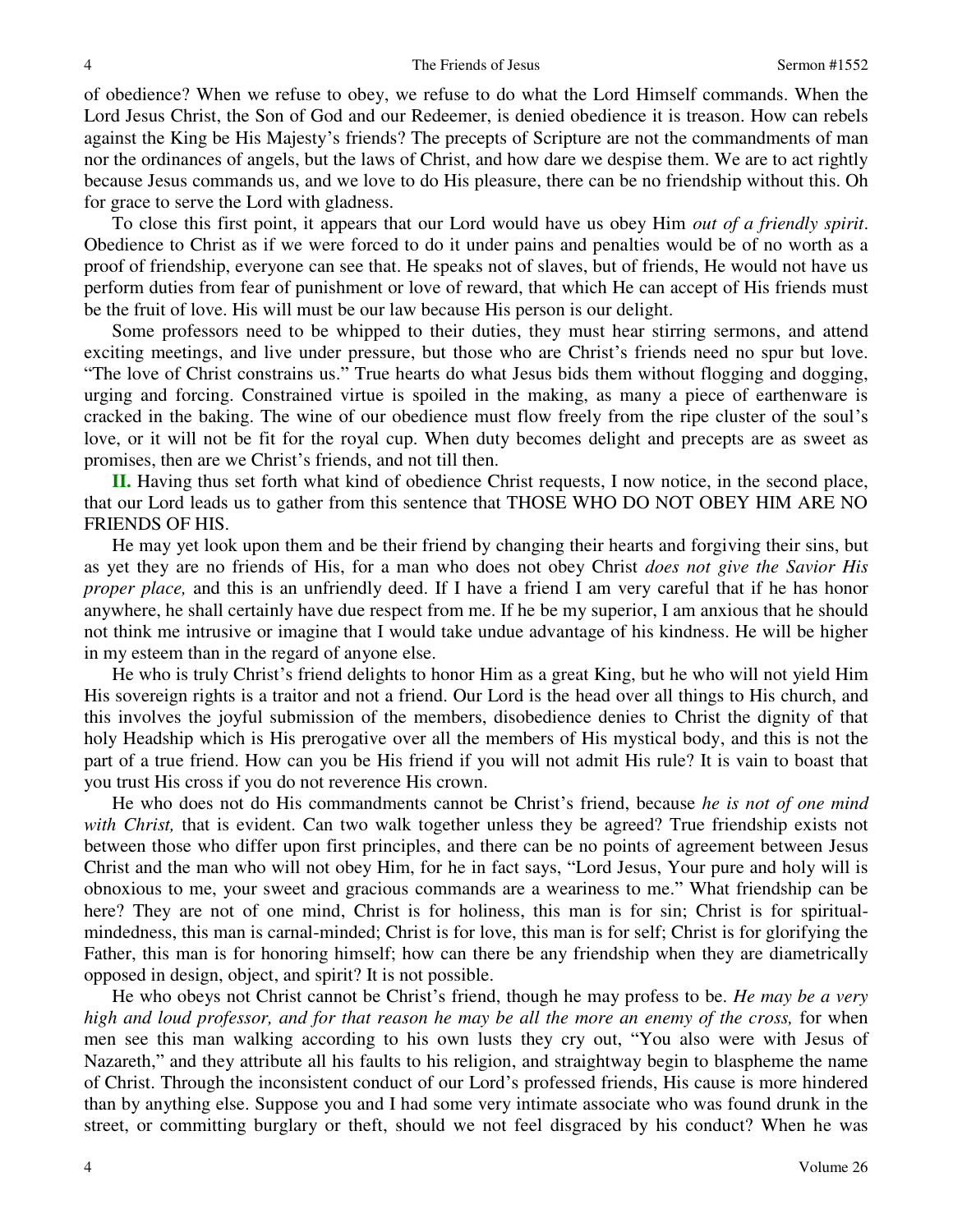#### Sermon #1552 The Friends of Jesus 5

brought before the magistrate would you like to have it said, "This person is the bosom friend of So-andso"? Oh, you would cover your face and beg your neighbors never to mention it. For such a fellow to be known as your friend would compromise your name and character. We say this even weeping, that Jesus Christ's name is compromised, and His honor is tarnished among men by many who wear the name of Christian without having the spirit of Christ, such cannot be His dear companions.

 Alas for the wounds which Jesus has received in the house of His friends. When Caesar fell he was slain by the daggers of his friends! In trust he found treason. Those whose lives he had spared, spared not his life. Woe to those who under the garb of Christianity crucify the Lord afresh, and put Him to an open shame. Nothing burns Christ's cheeks like a Judas kiss, and He has had many such.

 Those that obey Him not cannot be owned by Jesus as His friends, for *that would dishonor Him indeed.* Time was—I know not how it is now—when if any man wanted to be made a count, or to get an honorable title, he had only to pay so much at Rome into the Papal exchequer, and he could be made a noble at once. The titles thus purchased were neither honorable to those who gave nor to those who received them. Whatever his pretended vicar may do, our Lord Himself sells no dignities. The title of "friends of Jesus" goes with a certain character, and cannot be otherwise obtained. Those are His friends who obey Him—"If you love me, keep my commandments." He grants this patent of nobility to all believers who lovingly follow Him, but on His list of friends He enters none beside.

 Do you not see that His honor requires this? Would you have our Lord stand up and say, "The drunkard is My friend"? Would you hear Him say, "That fraudulent bankrupt is My intimate companion"? Would you have Jesus claim friendly companionship with the vicious and profane? A man is known by his company, what would be thought of Jesus if His intimate associates were men of loose morals and unrighteous principles? To go among them for their good is one thing, to make them His friends is another. Where there is no kinship, no likeness, no point of agreement, the fair flower of friendship cannot take root. We may, therefore, read the text negatively, "You are not My friends, if you do not the things which I command you."

**III.** Our third observation is, THOSE WHO BEST OBEY CHRIST ARE ON THE BEST OF TERMS WITH HIM.

"You are my friends," He seems to say, "and live near to Me, enjoying practical personal friendship and daily intercourse with Me when you promptly obey." Some of you know by personal experience, brothers and sisters, that you cannot walk in holy converse with Christ unless you keep His commandments. There is no feeling of communion between our souls and Christ when we are conscious of having done wrong and yet are not sorry for it. If we know that we have erred, as we often do, and our hearts break because we have grieved our Beloved, and we go and tell Him our grief, and confess our sin, we are still His friends, and He kisses away our tears, saying, "I know your weakness, I willingly blot out your offenses. There is no breach of friendship between us, I will manifest Myself to you still."

 When we know that we are wrong, and feel no softening of heart about it, then we cannot pray, we cannot speak with the Beloved, and we cannot walk with Him as His friends. Familiarity with Jesus ceases when we become familiar with known sin. If, again, knowing any act to be wrong we persevere in it, there cannot be any happy friendship between us and our Savior. If conscience has told you, dear brother, that such and such a thing ought to be given up, and you continue in it, the next time you are on your knees you will feel yourself greatly hampered, and when you sit down before your open Bible and hope to have communion with Christ as you have formerly enjoyed, you will find that He has withdrawn Himself, and will not be found by you.

 Is there any wonder? If sin lies at the door how can the Lord smile on us? Secret sin will poison communion at the fountainhead. If there is a quarrel between you and Christ, and you are hugging to your bosom that which He abhors, how can you enjoy friendship? He tells you that sin is a viper that will kill you, but you reply, "It is a necklace of jewels," and therefore, you put it about your neck. Do you wonder that because He loves you He is grieved at such mad behavior? Oh, do not thus bring injury upon yourself. Do not thus pour contempt upon His wise commands.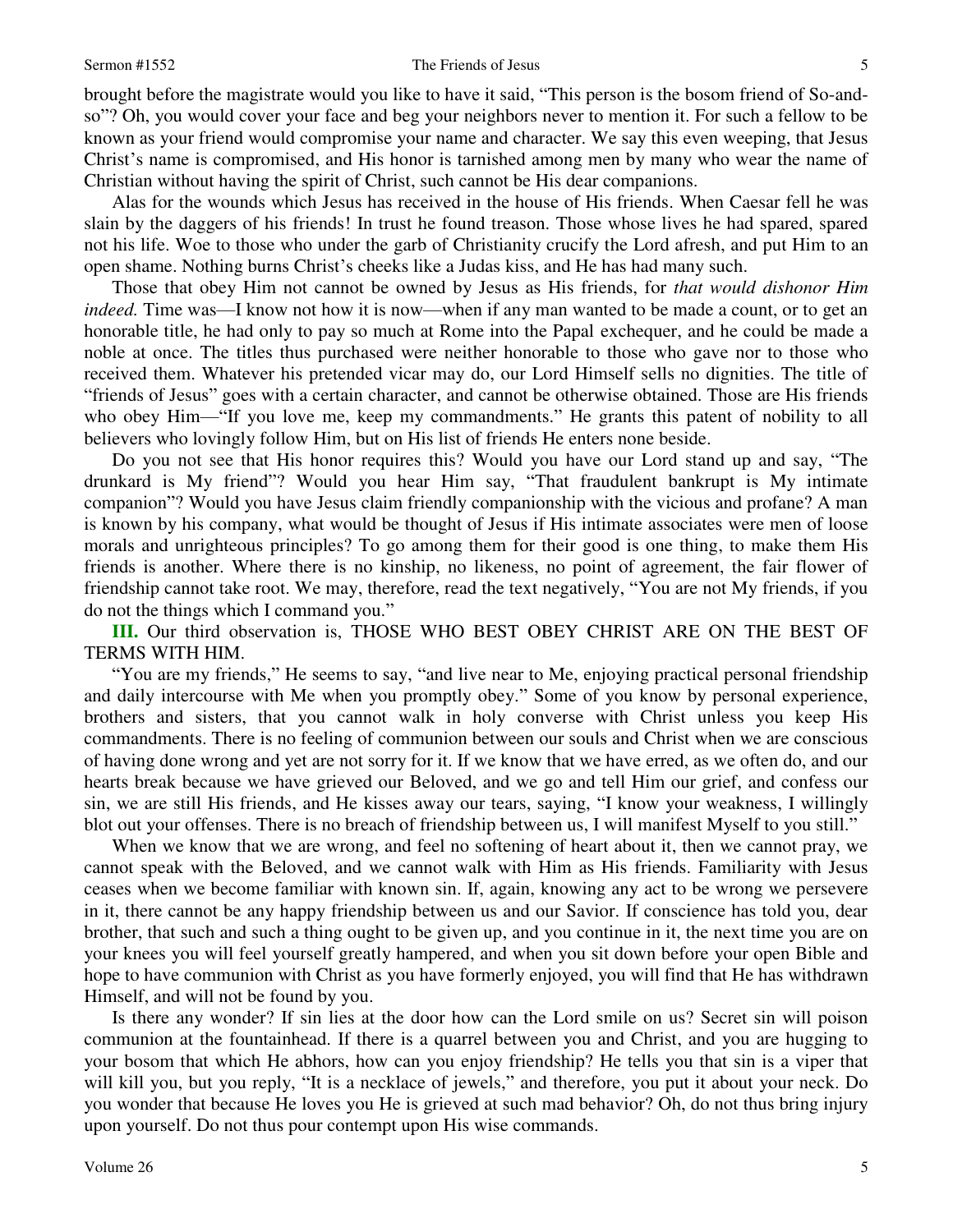Some Christians will never get into full fellowship with Christ because they neglect to study His Word and search out what His will is. It ought to be a serious work with every Christian, especially in commencing his career, to find what is the will of his Lord on all subjects. Half the Christian people in the world are content to ask, "What is the rule of our church?" That is not the question, the point is, "What is the rule of Christ?" Some plead, "My father and mother before me did so." I sympathize in a measure with that feeling, filial reverence commands admiration, but yet in spiritual things we are to call no man "father," but make the Lord Jesus our Master and exemplar.

 God has not placed your conscience in your mother's keeping, nor has He committed to your father the right or the power to stand responsible for you, every man must bear his own burden and render his own account. Search you the Scriptures for yourselves each one of you, and follow no rule but that which is inspired. Take your light directly from the sun. Let holy Scripture be your unquestioned rule of faith and practice, and if there is any point about which you are uncertain, I charge you by your loyalty to Christ, if you are His friends, try and find out what His will is, and when you once are sure upon that point never mind the human authorities or dignitaries that oppose His law.

 Let there be no question, no hesitation, no delay. If He commands you, carry out His will though the gates of hell thunder at you. You are not His friends, or at any rate, you are not so His friends as to enjoy the friendship unless you resolutely seek to please Him in all things. The intimacy between you and Christ will be disturbed by sin, you cannot lean your head upon His bosom and say, "Lord, I know Your will, but I do not mean to do it." Could you look up into that dear face—that visage once so marred, now lovelier than heaven itself—and say, "My Lord, I love You, but I will not do Your will in every point"? By the very love He bears to you, He will chasten you for that rebellious spirit if you indulge in it. It is a horrible evil; holy eyes will not endure it. He is a jealous lover, and will not tolerate sin, which is His rival.

"You are my friends, if you do whatsoever I command you." Oh, beloved, see to this! Under all the crosses, and losses, and trials of life there is no comfort more desirable than the confidence that you have aimed at doing your Lord's will. If a man suffers for Christ's sake while steadily pursuing the course of holiness, he may rejoice in such suffering. Losses borne in the defense of the right and the true are gains. Jesus is never nearer His friends than when they bravely bear shame for His sake. If we get into trouble by our own folly we feel the smart at our very heart, but if we are wounded in our Lord's battles the scars are honorable. For His sake we may accept reproach, and bind it about us as a wreath of honor.

 Jesus delights to be the Companion of those who are cast out by kinsfolk and acquaintances for the truth's sake and for fidelity to His cross. They may call the faithful one fanatic, and enthusiast, and all such ill-sounding names, but over these there is no need to fret, for the honor of being Christ's friend infinitely outweighs the world's opinion. When we follow the Lamb whithersoever He goes He is responsible for the results, we are not.

### *"Though dark be my way, since He is my guide, 'Tis mine to obey, 'tis His to provide."*

 The consequences which follow from our doing right belong to God. Abhor the theory that for the sake of a great good you may do a little wrong. I have heard men say, ay and Christian men too, "If I were strictly to follow my convictions I should have to leave a post of great usefulness, and therefore I remain where I am, and quiet my conscience as well as I can. I should lose opportunities of doing good, which I now possess, if I were to put in practice all I believe, and therefore I remain in a position which I could not justify on any other ground." Is this according to the mind of Jesus? Is this your kindness to your friend?

 How many bow in the house of Rimmon, and hope that the Lord will have mercy upon His servants in this thing? We shall see if it will be so. We may not do evil that good may come. If I knew that to do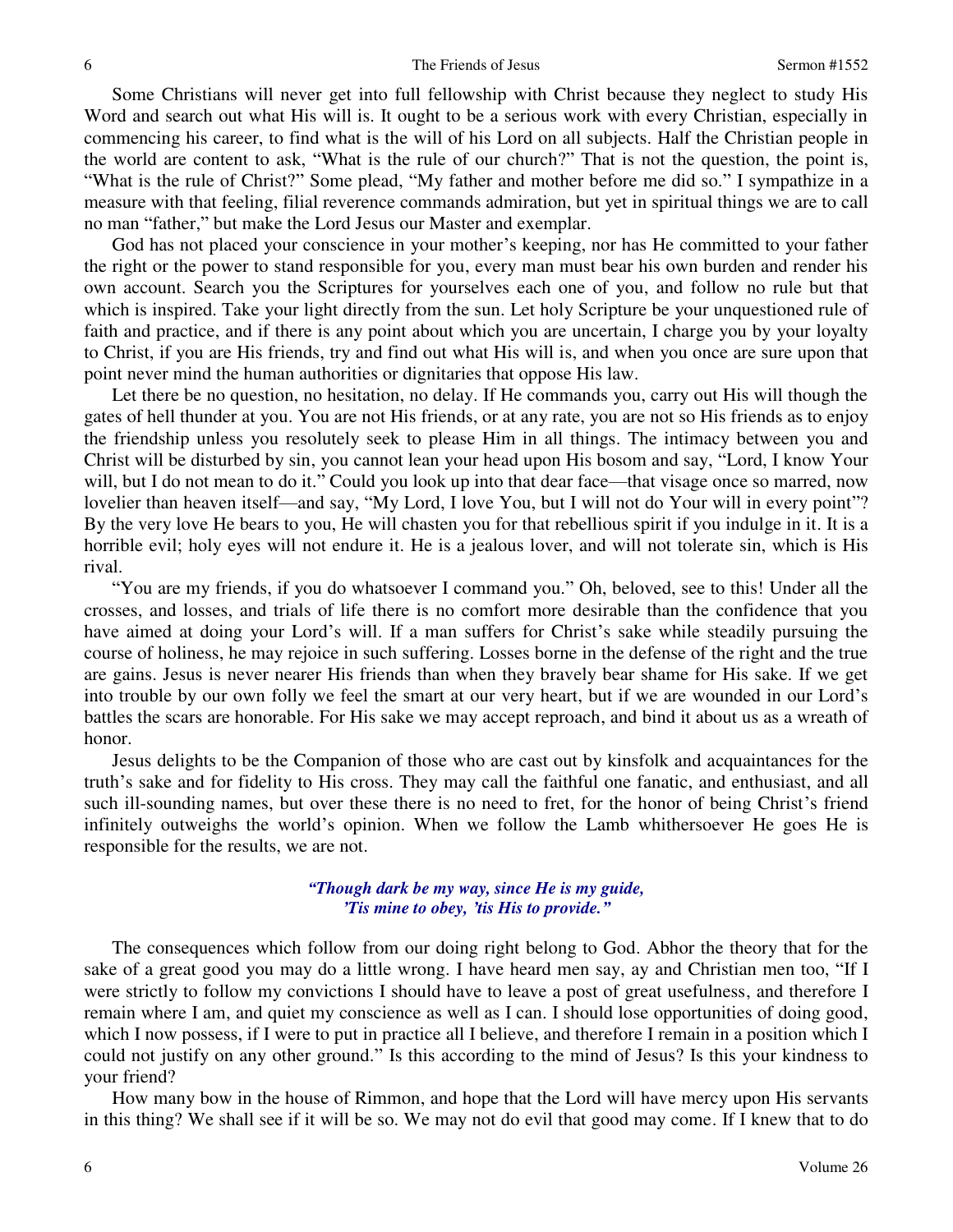#### Sermon #1552 **The Friends of Jesus** 7

right would shake this whole island I should be bound to do it, God helping me, I would do it, And if I heard that a wrong act would apparently bless a whole nation, I have no right to do wrong on that account. No bribe of supposed usefulness should purchase our conscience. Right is right, and must always end in blessing, and wrong is wrong, and must always end in curse, though for a while it may wear the appearance of surpassing good.

 Did not the devil lead our first parents astray by the suggestion that great benefit would arise out of their transgression? "Your eyes shall be opened, and you shall be as gods," said the arch-deceiver. Would it not be a grand thing for men to grow unto gods? "Certainly," says Eve, "I would not lose the opportunity. The race which is yet to be would blame me if I did. I would not have men remain inferior creatures through my neglect." For the sake of the promised good she ventured upon evil.

 Thousands of people sin because it seems so advantageous, so wise, so necessary, so sure to turn out well. Hear what Christ says—"You are my friends, if you do whatsoever I command you." If you do evil that good may come you cannot walk with Him, but if your heart is set towards His statutes you shall find Him loving you, and taking up His abode with you.

**IV.** Fourthly, by our text we are taught that THE MOST FRIENDLY ACTION A MAN CAN DO FOR JESUS IS TO OBEY HIM, "You are my friends, if you do whatsoever I command you."

 Rich men have thought to do the most friendly act possible towards Christ by giving an immense sum to build a church, or to found almshouses or schools. If they are believers, and have done this thing as an act of obedience to Christ's law of stewardship, they have well done, and the more of such munificence the better, but where splendid benefactions are given out of ostentation, or from the idea that some merit will be gained by the consecration of a large amount of wealth, the whole business is unacceptable. If a man should give all the substance of his house for love it would utterly be contemned.

 Jesus asks not lavish expenditure, but ourselves. He has made this the token of true love, "If you do whatsoever I command you." "To obey is better than sacrifice, and to listen than the fat of rams." However much we are able to give we are bound to give it, and should give it cheerfully, but if we suppose that any amount of giving can stand as a substitute for personal obeying we are greatly mistaken. To bring our wealth and not to yield our hearts is to give the casket and steal the jewel. How dare we bring our sacrifice in a leprous hand? We must ourselves be cleansed in the atoning blood before we can be accepted, and our hearts must be changed before our offering can be pure in God's sight.

 Others have imagined that they could show their friendliness to Christ by some remarkable action of self-mortification. Among Romanists, especially in the old time, it was believed that misery and merit went together, and so men tortured themselves that they might please God. They went for many a day without washing themselves or their clothes, and fancied that they thus acquired the odor of sanctity. I do not believe that Jesus thinks a man any more His friend because he is dirty. Some have put on a hair shirt, or have worn a chain girdle, which made raw wounds.

 I do not think that the kind Lord Jesus counts these things to be friendly acts. Ask any humane person whether he would be gratified by knowing that a friend wore a hair shirt for his sake, and he would answer, "Pray let the poor creature wear whatever is most comfortable to him, and that will please me best." The loving Jesus takes no delight in pain and discomfort. The maceration of the body is no doctrine of His. John the Baptist might be an ascetic, but certainly Jesus was not, He came eating and drinking, a man among men. He did not come to demand the rigors of a hermitage or a monastery, else He had never been seen at feasts.

 When we hear of the nuns of St. Ann sleeping bolt upright in their coffins, we take no particular satisfaction in their doing so, a kind heart would beg them to go to bed. I went over a monastery some time ago, and over each bed was a little cat-o'nine tails, which I sincerely hope was used to the satisfaction of the possessor, but I did not copy the idea, and buy a couple for my sons, neither have I sent one to each of my special friends, for I should never ask them to flog themselves as a proof of friendship.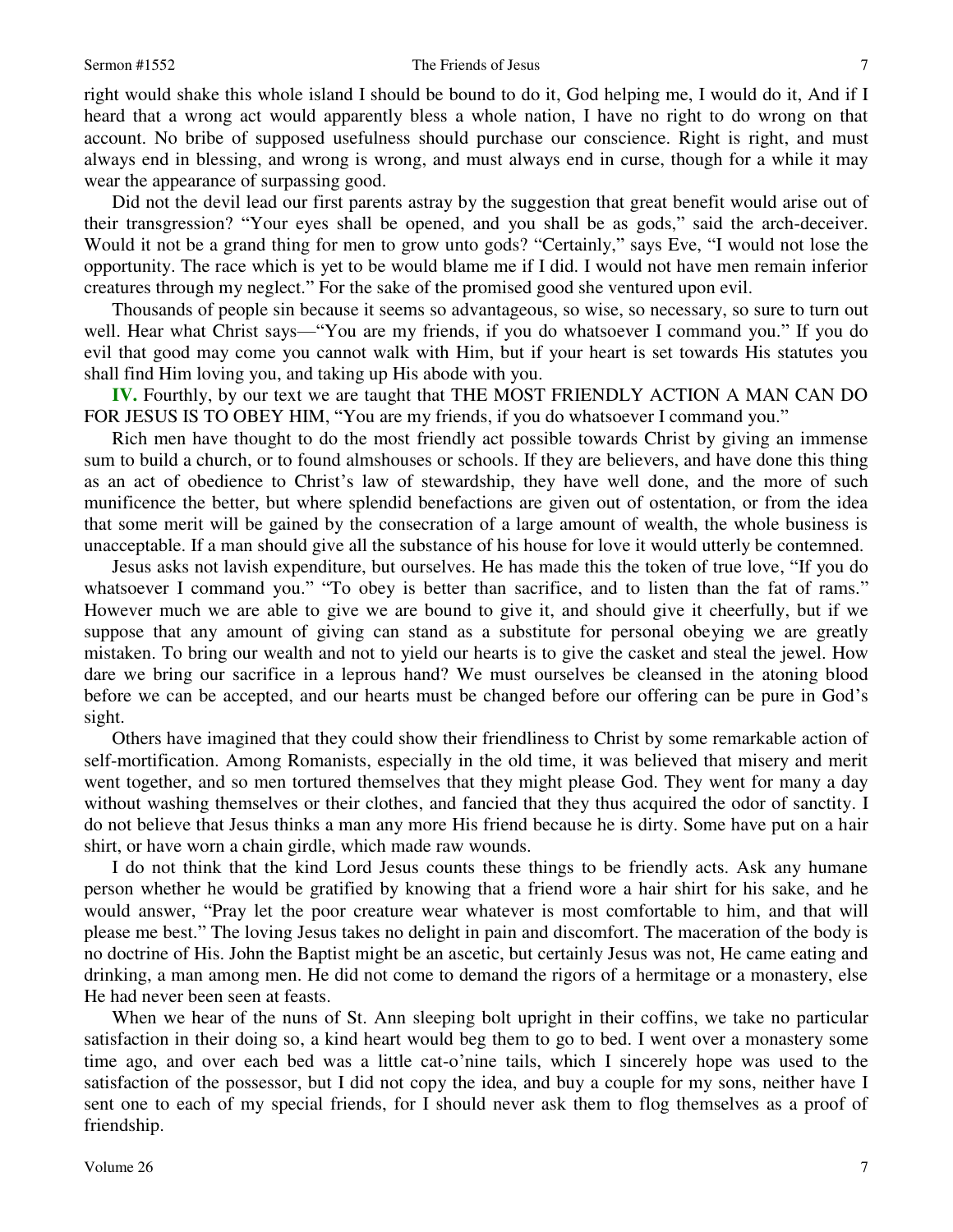Our Lord cannot be gratified by self-inflicted, self-invented tortures. These things are will-worship, which is no worship. You may fast forty days if you like, but you will gain no merit by it. Jesus Christ has not demanded this as the gauge of friendship, neither will He regard us as His friends for this. He says, "You are my friends, if you do whatsoever I command you," but He does not command you to starve, or to wear sackcloth, or to shut yourselves up in a cell, pride invents these things, but grace teaches obedience.

 Certain persons have thought it would be the noblest form of holy service to enter into brotherhoods and sisterhoods. They fancied that they would be Christ's friends indeed if they joined "the Society of Jesus." I have sometimes asked myself whether it might not be well to form a league of Christian men all banded together, to live alone for Jesus, and to give themselves up entirely and wholly to His work, but assuredly the formation of guilds, sisterhoods, or brotherhoods other than the great brotherhood of the church of God is a thing never contemplated in the New Testament, you shall find no foreshadowing of Franciscans and Dominicans there.

 All godly women were sisters of mercy, and all Christlike men were of the Society of Jesus, but of monastic and conventual vows we read nothing. That which is not commanded in Scripture is superstition. We are to worship God according to *His* will, not according to our will, and though I were to consecrate myself entirely to what Papists called the religious life, and get away from the associations of ordinary men, and try to spend my whole time in lonely contemplations, yet there would be nothing in it, because the Lord Jesus never required it at my hands. The thing that He does ask for is that we will do whatsoever He commands us.

 Why is it that people try to do something which He never did command? A schoolmaster will suffer me to appeal to him on this point. If he said to a boy in the school, "Now is the time for you to take your slate and attend to arithmetic," and the boy instead fetched his copy-book, would he not ask if he had understood him? If after a few minutes he finds the boy writing does he say, "You have written that line very well?" Not at all. It is small matter whether the writing be well or ill done, for to be writing at all when he was told to be ciphering is a gross act of insubordination.

 So is it with you and me. We may do something else, and do it splendidly well and other people may say, "What a pious man he is," but if we do not the Lord's will we shall not be His friends. We may wear a piece of leather for a sandal, and brown serge for a garment, and forswear boots and coats, but there is no grace in apparel, excellence lies in doing what Christ has commanded.

 Some think it a very friendly act towards Christ to attend many religious services in a consecrated building. They are at matins, and vespers, and feasts and fasts without number. Some of us prefer to have our religious services each day in our own homes, and it will be a dreadful thing when family prayer is given up for public services, but a number of people think little of family devotion, they must needs repair to the parish church or to some other temple made with hands, but let no man dream that Jesus is thus made our friend.

 We are not to forsake the assembling of ourselves together as the manner of some is, it is well to be found meeting with God's people as often as we can, but still you may multiply your sacraments and increase your ceremonies, and you may attend to this service, and to the other service, until your heart is worn away with grinding at the mill of outward religion. You are Christ's friends, if you do whatsoever He commands you, that is a better test than early communion or daily mass.

 It comes to this, dear friends, that we must steadily, carefully, persistently, cheerfully do the will of God from the heart in daily life, from the first waking moment till our eyes are closed. Say concerning everything, "What would Jesus have me do about this? What is the teaching of Christ as to this?" "Whether you eat or drink, or whatsoever you do, do all in the name of the Lord Jesus, giving thanks unto God and the Father by him."

 You may be a domestic servant, and never be able to give a pound to church work, but you are Jesus' friend if you do whatsoever He commands you, you may be a housewife and not able to do anything outside of the little family which requires all your attention, but if you are fulfilling your duty